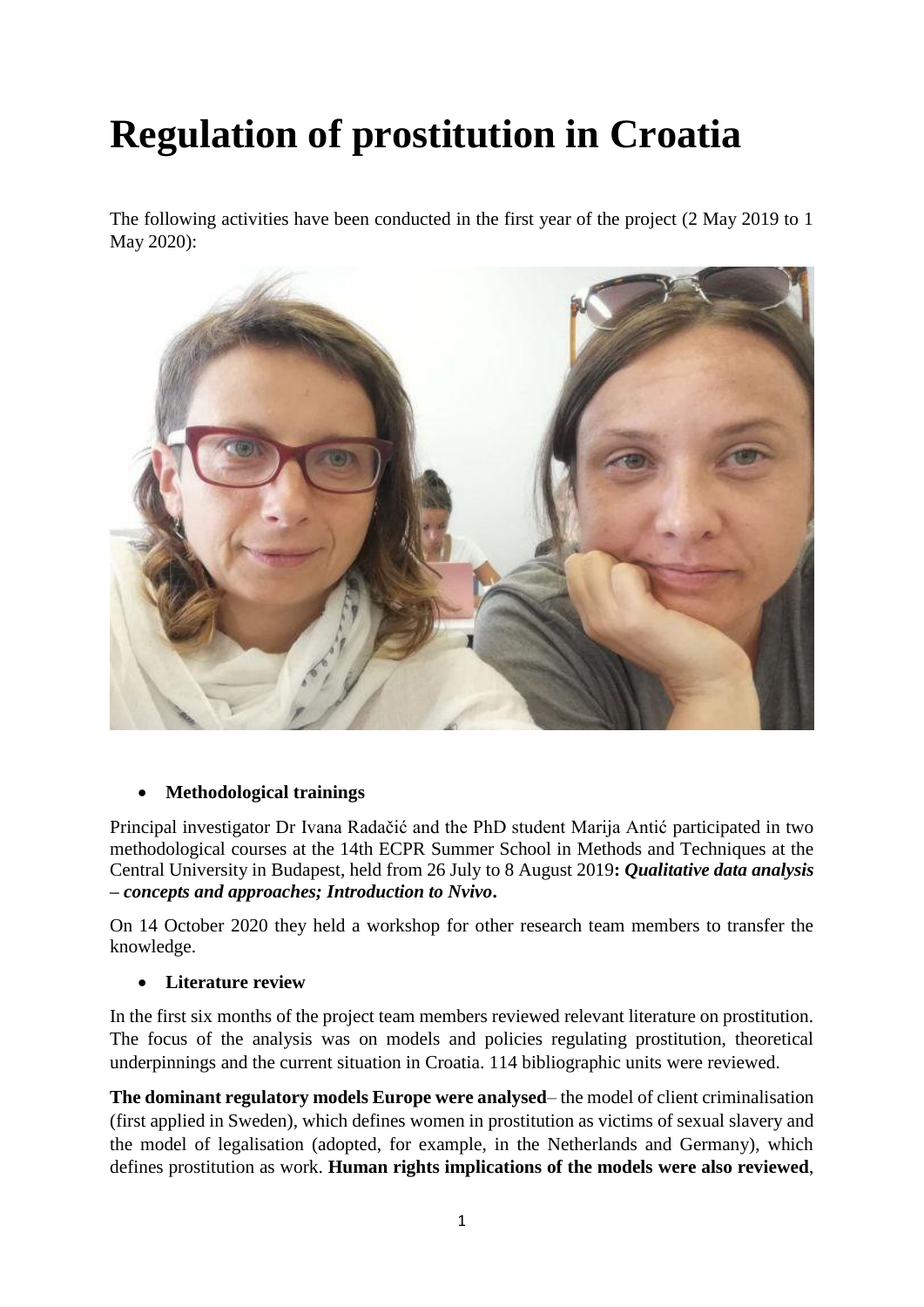such as overregulation in Germany which has resulted in a strict control of sex workers, and pushing women deeper into the shadows in Sweden which has exposed them to greater risks of exploitation and violence. The literature review has shown that the model most conducive to human rights of sex workers is the model of full decriminalisation, adopted in the New Zealand.

**An analysis of the literature on prostitution in Croatia** has shown that prostitution is still a taboo topic, even in academia. Apart from several criminology and law studies (Kovčo Vukadin, 1998; Milivojević Antoliš et al., 2013; Kanduč and Grozdanić, 1998; Radačić 2017), social epidemiology studies (Štulhofer et al., 2009; Štulhofer et al., 2015, Štulhofer et al. al., 2016) and recent socio-legal analysis (Radačić and Pajnik, 2017), prostitution has not been a subject of scientific interest in Croatia. The analysis has shown that Croatia has a morality approach to prostitution (aimed at suppression or at least keeping it out of the public eye), with the focus on public good and public morality, not the rights and safety of women in prostitution.

## **Analysis of laws**

Dr Radačić conducted the analysis of the legal provisions which criminalise prostitution. **The Act on Misdemeanours against Public Order and Peace** (AMPOP) sanctions allowing for the use of one's premises for prostitution or enabling or helping a person to engage in prostitution (Article 7); and engaging in ('falling into') prostitution (Article 12). A fine ranging from 25 to 175 euros or imprisonment for up to 60 days for the Article 7 offence, and 25 to 100 euros or an imprisonment for up to 30 days for Article 12 offence, are foreseen. For Article 12 offence it is also possible to issue a protection order of compulsory treatment of STDs (Article 34), or expulsion from a certain area (Article 36).

**The Criminal Code** criminalises the offence of prostitution, defined as instigating or soliciting persons for offering sexual services, as well as organising or abetting prostitution. The imprisonment from 6 months to 5 years is prescribed for this basic form of offence. Consent of the person to engage in prostitution is irrelevant. The qualified offence presupposes some form of compulsion (force, threat, deceit, abuse of power), for which 1 to 10 years imprisonment is prescribed. The use of services of a person who has been compelled to sell sex is also criminalised with the same penalty (if a person knew or should have known that there was some form of compulsion), which is the biggest change in the 2013 Criminal Code. Up to 3 years imprisonment is foreseen for advertising prostitution.

**Full criminalisation of clients has been proposed** twice by the Ministry of Interior in their proposal of the AMPOP (in 2012 and 2016), which would also extend criminalisation of sex workers (to onetime offering of the services in the public spaces or ads and one-time giving of services in any place) and impose much heavier fines.

The analysis has shown that the **Croatian model of criminalisation is an outdated** model in Europe, where dominant discussion are centred around two models: criminalisation of clients, based on the perception of prostitution as a form of violence against women, and legalisation, based on the perception of prostitution as a form of work. The Croatian model is **based on a moralistic understanding of prostitution as a social evil, a threat to public order and security**, which, according to the judicial practice, is primarily supressed through penalising sex workers and secondary organisers, while clients are generally exempt. The new proposals of the AMPOP impose full criminalisation of all parties, which would place Croatia even further from the dominant discussions in Europe concerning prostitution policies.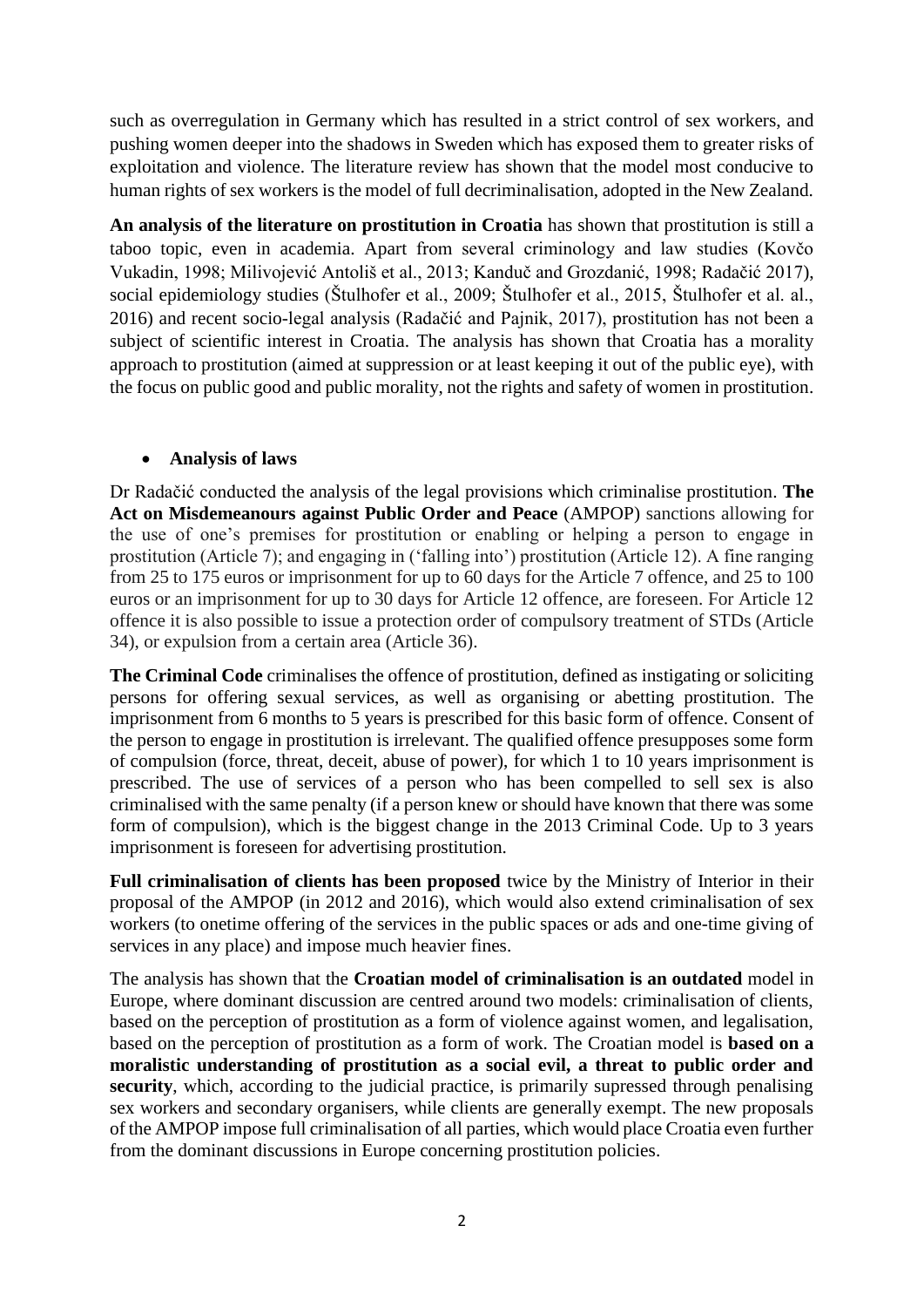Criminalisation **has serious negative effects on health and safety of sex workers** and facilitates systemic violence against them, resulting in human rights violations (Radačić and Pajnik, 2017). As criminalisation of prostitution disproportionately impacts women, who predominantly engage in prostitution, **it is considered a form of gender-based discrimination** (UN Working Group on Discrimination against Women and Girls, Annual Report to the Human Rights Council, 2016). It is therefore recommended that **Croatia reform its legislation** in line with the international human rights standards, which require decriminalisation of sex workers and establishment of support programmes. In the reform process, sex workers should be included.



**Analysis of public policy documents**

Dr Nikola Baketa and Josip Šipić analysed **69 public policy documents in Croatia, adopted in the period from 2005 to 2019, using a method of critical frame analysis** of gender policies (Verloo i Lombardo, 2007). The aim was to identify how the topic of prostitution and related topics and phenomena are framed by the different actors, whose voices are represented and what solutions are offered under which frame. The documents included are the documents of state and public institutions (ministries, agencies, Government offices): national strategies and plans concerning combating STDs, trafficking in persons, and in children; integration of Roma; gender equality; rights of children; as well as implementation action plans and the implementation reports. The annual reports of the Ombudsperson on Gender Equality and the documents of the selected NGOs – policy reports, studies, articles – are also included.

**The analysis has shown that a very limited number of actors is concerned with prostitution,** primarily indirectly, when dealing with the issues that relate to prostitution, such as HIV transmission and trafficking in human beings, which indicates that prostitution is considered **a social taboo**. The NGOs and the Ombudsperson for Gender Equality are the only actors who discuss prostitution in a more detail and propose reforms of laws and policies: the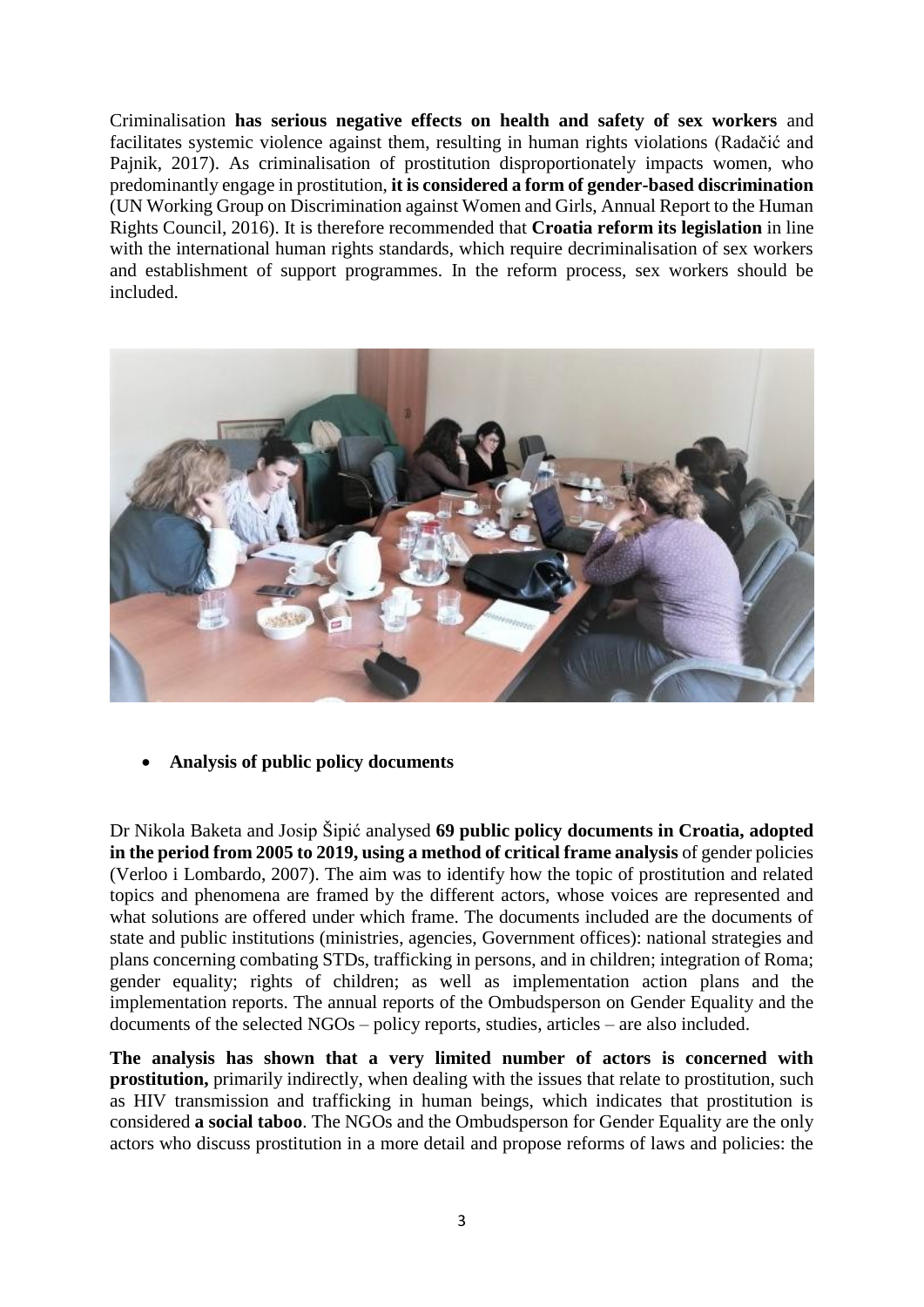Ombudsperson and the NGO networks on trafficking in human beings propose criminalisation of clients, while the harm reduction NGOs propose decriminalisation.

The analysis identified **four dominant policy frames**, in addition to the public order and security frame, present in legislation. These are: **threat to public health frame, sex work frame, violence against women frame, and frame which links prostition to trafficking in human beings**. It is only the sex work frame which does not perceive prostitution as the problem which needs to be prevented. It is the most articulated frame and the only one which does not victimise sex workers and insists on the inclusion of their voices in the policy process.

The conclusion of the analysis is that the **dominant approach to prostitution as a social taboo maintains the status quo of criminalisation model**. Policy frames which advocate the reform of the current model (one advocates the criminalisation of clients, the other decriminalisation/legalisation) do not seem to be sufficiently strong to lead to change, primarily because they are not supported by a wider network of actors. However, widening of actors interested in policy on prostitution – the relatively recent interest of the Ombudsperson for Gender Equality and the articulation of sex work arguments by the harm reduction NGOs – contributes to opening of a more comprehensive discussion of prostition and its regulation and potential changes of the status quo.



**Analysis of the judicial practice**

Team members Marija Antić, Dr Rašeljka Krnić, Dr Ivana Radačić and Dr Antonija Petričušić collected data from the case files of the municipal criminal and misdemeanour courts in Zagreb and Split from July to September 2019. The analysis was conducted by Dr Ivana Radačić and Marija Antić.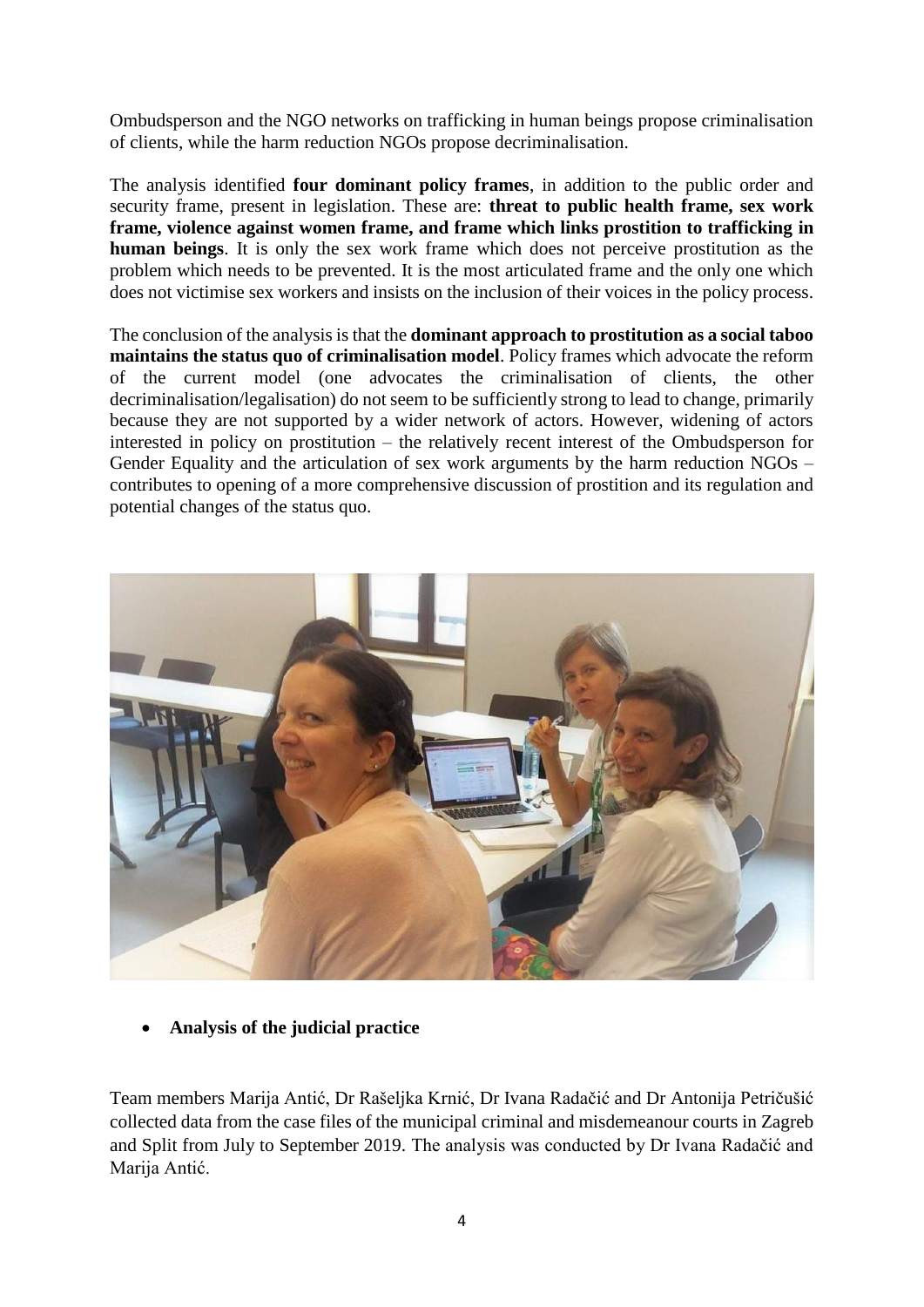#### *Misdemeanour courts practice*

**There were 141 cases** which ended with a final judgment in the period from 1 January 2015 to 31 December 2019 available at the courts at the time of data collection: 74 in Zagreb and 67 in Split. Out of these, 132 or **94% ended with a conviction**. Seven cases (four in Zagreb and three in Split) ended with an acquittal: in five (three from Zagreb and two from Split) because the elements of crimes were not present, and in two (one from Zagreb and one from Split) due to lack of evidence. In two (both from Split) indictments were rejected – in one because the defendant had already been convicted for the same act by the Criminal Court, and in the other due to procedural error. The penalties in all but four cases were **fines,** in Zagreb sample towards the legal minimum, and in Split sample towards the maximum. In three cases conditional imprisonment was ordered, in one protection order of expulsion (in three cases both fine and expulsion orders were issued).

The analysis has shown that **police practices differ in Zagreb and Split**: in Zagreb the police targets those working on the street and in Split those working in the apartments who advertise services on internet or in the newspapers. Police in Zagreb patrols the 'suspect' streets and police in Split conducts undercover operations. Only two cases from Zagreb concern prostitution in the apartment and the hotel and in both the police acted upon the complaint.

The vast majority of the defendants – 96%, are women. There were five men tried before the Split court and the two of them worked with the female partners. Defendants are persons in difficult socio-economic position, particularly in the Zagreb sample, with high school or primary school education (in the Zagreb sample 35% of women has only elementary education, compared to 16% in the Split sample). The defendants' age range is from 21 to 62, with 40 as a median age, in the Zagreb sample, and 19 to 62, with 37 as a median age, in Split. In case files where the reason for engaging in prostitution is mentioned, it concerns difficult financial situation, while in two cases tried at the court in Split the search for sexual partners, and curiosity, are also mentioned. The analysis of socio-demographic characterises show that **criminalisation affects primarily women of a lower socio-economic strata, who engage in it because of the difficult financial situation**.

**The police practices differ also in relation to arrests**: they are more often in Zagreb – 20% compared to 9% in Split. The most commonly stated reason is the fear that the defendant will repeat the offence, based on the fact they are known to the police. This means that simply the occurrence of the offence (the nature of which is repeated selling of sexual services according to the dominant interpretation) seem to be sufficient for the arrest, which does not conform to the principles that restriction of freedom must be ultima ratio measure which has a concrete and a necessary reason. Moreover, there are cases where all three legally foreseen reasons for the arrest are stated even when it is clear that they are not all present (such as the collusion of witnesses, when there are no witnesses present), and sometimes none of the reasons, which also **puts into question the principles of the right to liberty and security of the person**.

The police in Zagreb and Split **have different interpretations of 'falling into' prostitution**. In cases from Zagreb most indictments state that a person familiar to police, or a person who had already been warned or sentenced before, was offering sexual services to unknown/passing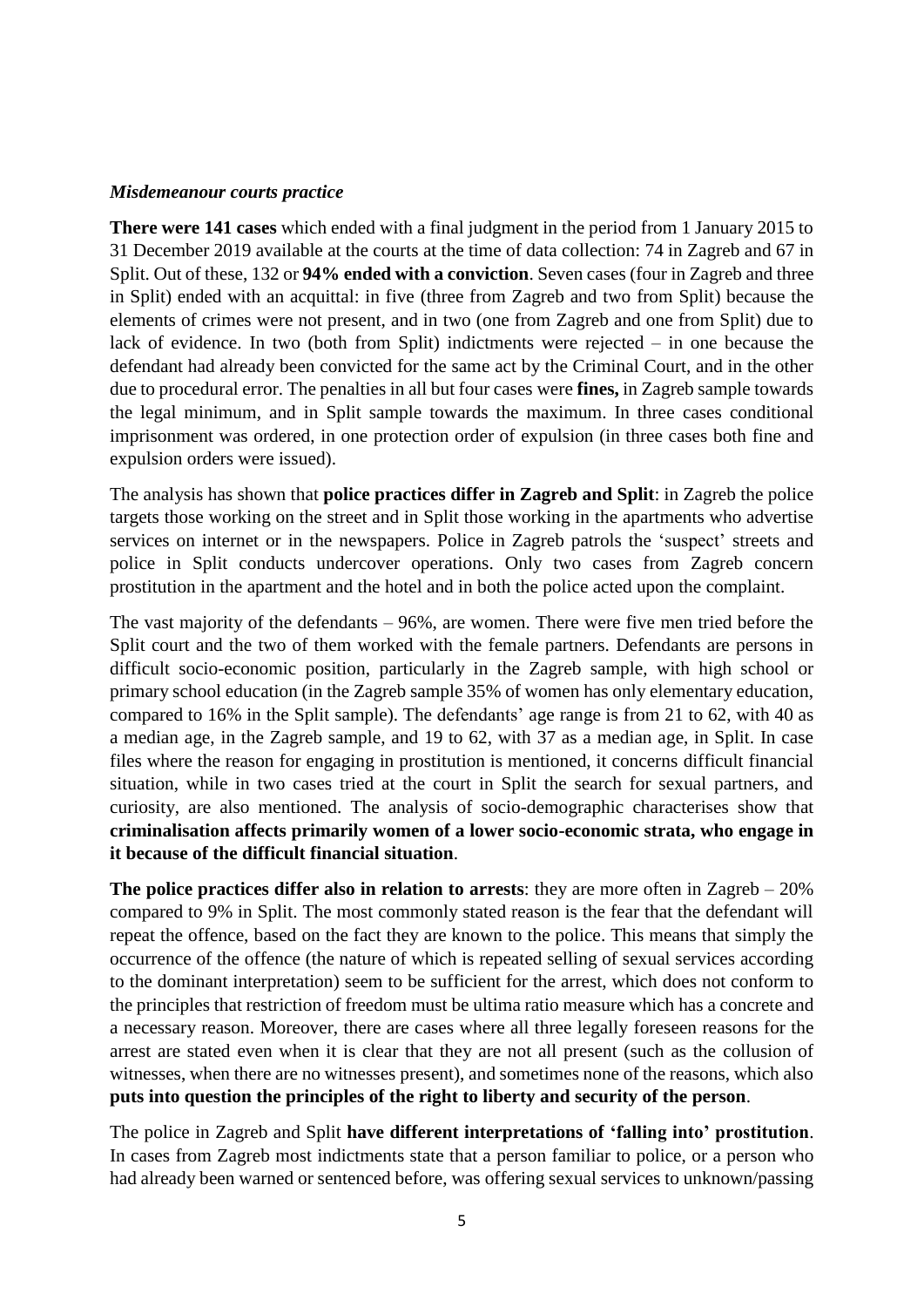men. However, there are indictments which simply refer to offering of sexual services, without explaining whether the person has done it before. In cases from Split most indictments refer to giving of sexual services, mostly in the time period that starts some time before and ends with the indictment (sometimes the exact date is not stated). There are three indictments which refer only to advertising/covert advertising.

**The judicial practice also differs. There is no consensus about what constitutes an offence** even within one court, **inconsistent with the requirement of legal certainty**. In the practice of the Zagreb court, the most common interpretation of the offence is the repeated offering of sexual services. In the three cases in which the Court held that the elements of offence were not present it was stated that it must be shown that the defendant had been sentenced or caught before, or that s/he 'has been permanently engaged' in prostitution. However, there are ten convictions which do not contain one of the usual phrases 'known to the police/previously warned/previously convicted', as they are not present in the indictment, but in nine of these cases the files contain reports on previous convictions for prostitution. In the practice of the Court in Split the most common interpretation of the offence is giving of the sexual services in a certain period of time, but there are three convictions for advertising only. In the two cases where the indictment stated that the defendant gave sexual service/s (once; and 15 times), the Court held that it was not proved that she had been doing it as a 'profession', 'a way of living and earning money', which it considered to be an element of an offence.

Moreover, **the offering/giving of sexual services is not fully specified** with respect to timing (in some of the Split cases), a number of services given (in the Zagreb cases), and clients are never identified, unless they reported the offence (in both samples). The phrases 'male passing persons, unknown male persons' are used.

**The convictions are predominantly based on confessions**: 70% of Zagreb cases and 69% of Split cases. In none of the cases have the defendants had legal representation, and in some cases their liberty was restricted, while in three cases from Split they reported police mistreatment. When the defendant does not confess, the judges most often believe police officers. In addition, offering of sexual services is presumed when a person stands at a 'suspect' street, especially if she is already known to the police. This presumption, together with the lack of full specification of the offence, makes it a **status offence**, **which is not in line with the human rights standard that criminal acts must be foreseeable, as well as the presumption of innocence and the right to a fair trial**.

In three cases the judges held that the offence must be specified. This was explicitly mentioned in one case of the Split court which ended with an acquittal, as the police officers could not answer the judge's question who the clients were, or how many there were, while the defendant did not confess. In another case from Zagreb the judge said that the fact that the defendant was known to the police did not constitute the evidence of offering the sexual service(s) in that specific case. As the police officer did not see her offering services, the judge acquitted the defendant. In two cases of acquittal by the Split court due to the lack of the element of repetition, the judge also mentioned that advertising did not constitute evidence of giving of sexual services. These are positive examples but seem to represent minority position.

**In conclusion, police and judicial practice raise the questions regarding their compliance with the human rights standards. This needs to be addressed not only through the legal reform, but also training of police officers and judges.**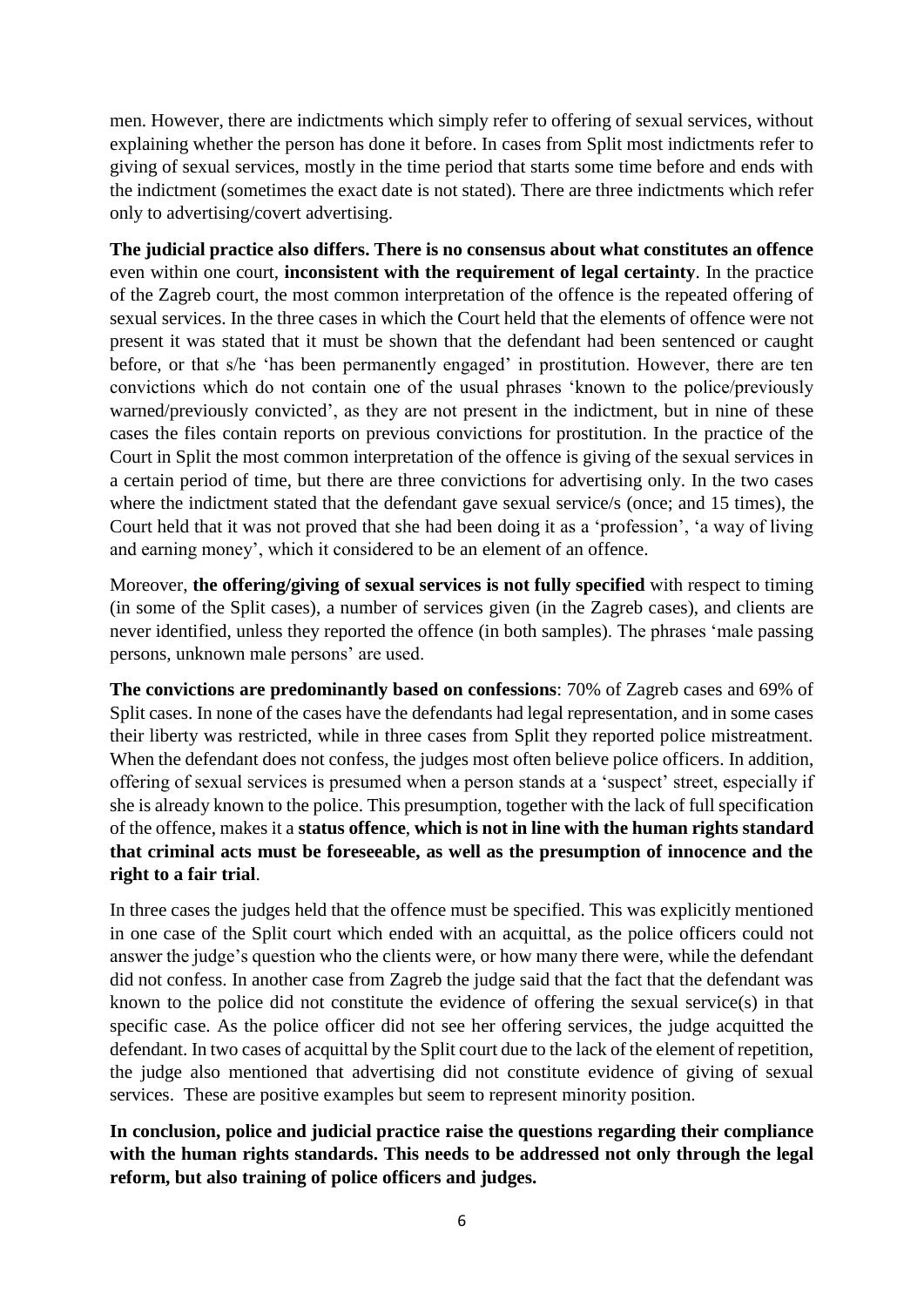## *Cases of the criminal courts*

There were only four cases available at the time when we were at the courts, which ended with a final judgment in the period from 1 January 2015 to 31 December 2019: three at the Municipal Criminal Court in Split and one at the Municipal Criminal Court in Zagreb. This shows that **criminal justice agents are more focused on the sex workers then on the organisers**. In addition, **all criminal offences concern the basic form offence** – organising without any element of compulsion. In one case, the conviction included advertising, in addition to organising. No case concerns the qualified form where some form of compulsion is present, which should arguably be the focus of the criminal justice agents. However, one case contained elements of exploitation, as the victim was a mentally ill and in love with the defendant, who took all the money; still it was charged as a basic form of offence.

In two case defendants were women and in two men, aged 25 to 51 at the time of the commission of the offence. All 'victims' were women, aged 19 to 50. The place of commission were apartments and hotels in Zagreb and apartments and yachts in Split, as well as other cities in one case.

The acts of organising consisted of:

- 1. Contacting the 'victim', finding clients and apartments.
- 2. Making an agreement with the 'victim' to find clients, facilitating contact with clients, driving the 'victim'.
- 3. Making an agreement with the victim, giving advice about advertising, driving, physical protection services.
- 4. Making an agreement with the 'victim', answering the phone, driving the 'victim'.

The act of advertising consisted of publishing an advertisement on internet. The defendants took from half to all the money earned from the victims.

**All defendants were convicted**: penalties ranged from six months conditional prison sentence to one-and-a-half-year unconditional imprisonment. Mitigating circumstances were confession, repentance, no previous conviction, good behaviour during trial, bad health, family circumstances, motherhood of a minor, critical view of the crime, finding a job. Extenuating circumstances were social danger of the crime, previous convictions.

In two cases the mobile phones, as the means of committing the crime, were taken from the defendants and in three cases the proceeds of the crime were taken.

The limited number of cases do not allow for drawing any other conclusions about the criminal court practice, in addition to those noticed above concerning the focus of criminal justice agents.

#### **Meeting with the consultants**

At the very end of the project year, and online meeting was held with the consultants on the project: Dr Rosie Campbell, Dr Jane Scoular, Dr Elis Ward, Dr Aleksandar Štulhofer and Dr Karin Doolan. The consultants shared with the team members their relevant experiences in